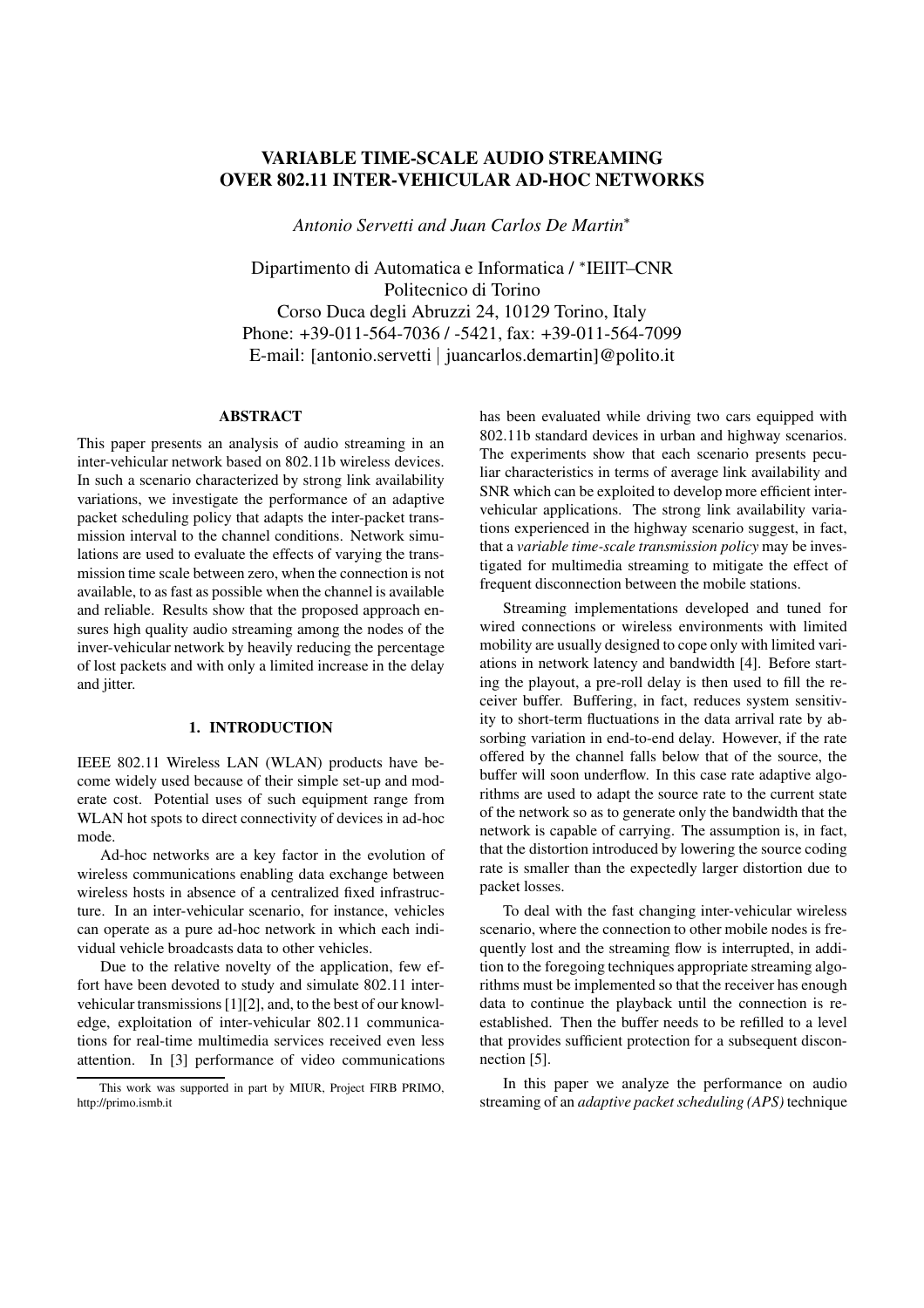that enables transmission rate changes by varying the interpacket transmission interval instead of the size of audio packets. Streaming systems usually transmit audio frames at fixed time intervals, that is with the same rate at which they will be decoded and presented to the user. In the proposed scheduling algorithm for audio streaming the packet scheduler is instead able to change its instantaneous transmission rate from zero (i.e., the transmission pauses) when the link is not available, to as faster than real-time as the channel bandwidth allows (to refill the receiver buffer to the right size). The original playback rate, however, is not changed, and remains constant.

Most of the research work performed on the idea of changing the packet transmission schedule has been previously focused on end-to-end congestion control [6], or bandwidth smoothing for VBR video [7]. The effects on the quality of inelastic multimedia traffic [8], especially with regards to its delay and jitter constraints for real-time playback, still remain to be investigated.

End-to-end congestion control techniques are mainly based on two TCP-friendly rate control mechanisms: the rate adaptation protocol (RAP) [9] and the TCP friendly rate control (TFRC) [10][11]. Both these algorithms control the network status at the receiver and provide the sender with feedback information in order to adapt the output rate of the source to the channel available bandwidth.

The adaptive packet scheduling algorithm presented in this paper, although based on TFRC for the evaluation of the available bandwidth, relies instead on the variation of the packet sending rate and not of the source rate for matching the network status. The effectiveness of this choice has been previously demonstrated in [12], where the scenario was however limited to considering video streaming over wired Internet connections. Here we consider a wireless scenario where actual measurements from inter-vehicular transmissions are used to drive network simulations that analyze the performance of the adaptive packet scheduling approach in presence of high channel loss rates.

The paper is organized as follows. Section 2 presents the adaptive packet scheduling policy and its application to the vehicular scenario. Network simulation setup and results are described in Section 3. Finally conclusions are drawn in Section 4.

#### **2. ADAPTIVE PACKET SCHEDULING**

Streaming of real-time multimedia, as the name implies, heavily depends on timing constraints. Audio data, for example, must be played out continuously, so, if the data does not arrive in time to the client, the playout process must pause, with annoying effects for the human listener.

Before transmission over packet networks the compressed audio signal is divided into frames, with the prop-



**Fig. 1**. Experimental packet loss rate measured transmitting UDP packets between two vehicles on an highway. Values are averaged on a six-second window.

erty that all the data belonging to a single frame is played back at the same time during the decoding process. Each frame may be encapsulated in one or more packet that is then transmitted and stored at the receiver before decoding. All the frames must be received before their presentation time in order to decode the data without errors. Since the Internet introduces time-varying delays, a buffer is usually employed at the receiver to provide continuous playout. At the sender, on the other hand, frames are generally transmitted on the network with the same rate at which they will be decoded and presented to the user.

In the inter-vehicular scenario considered in this paper a typical problem is the possible outage of the network connection between vehicles. Such channel outages may occur while the vehicles cross areas characterized by severe fading conditions or when vehicles are at a distance close to the limit of their wireless antenna coverage area. This is a very critical issue when dealing with streaming services, which experience possibly long (several seconds) interruption with highly negative impairments on the decoded multimedia quality. For instance, Fig. 1 illustrates the packet loss rate experienced in a highway scenario, as measured in transmission experiments performed during the activity reported in [3].

We argue that, rather than increasing the size of the playout buffer to allow additional caching and pre-fetching of audio data, an additional technique may be implemented to reduce the impact of channel degradation on the experienced audio quality. Instead of transmitting the audio frames always at the same rate, our adaptive packet scheduling technique is based on the concept of varying the transmission rate according to the instantaneous network conditions, while the original playback rate remains constant.

Figure 2 describes the block diagram of a video trans-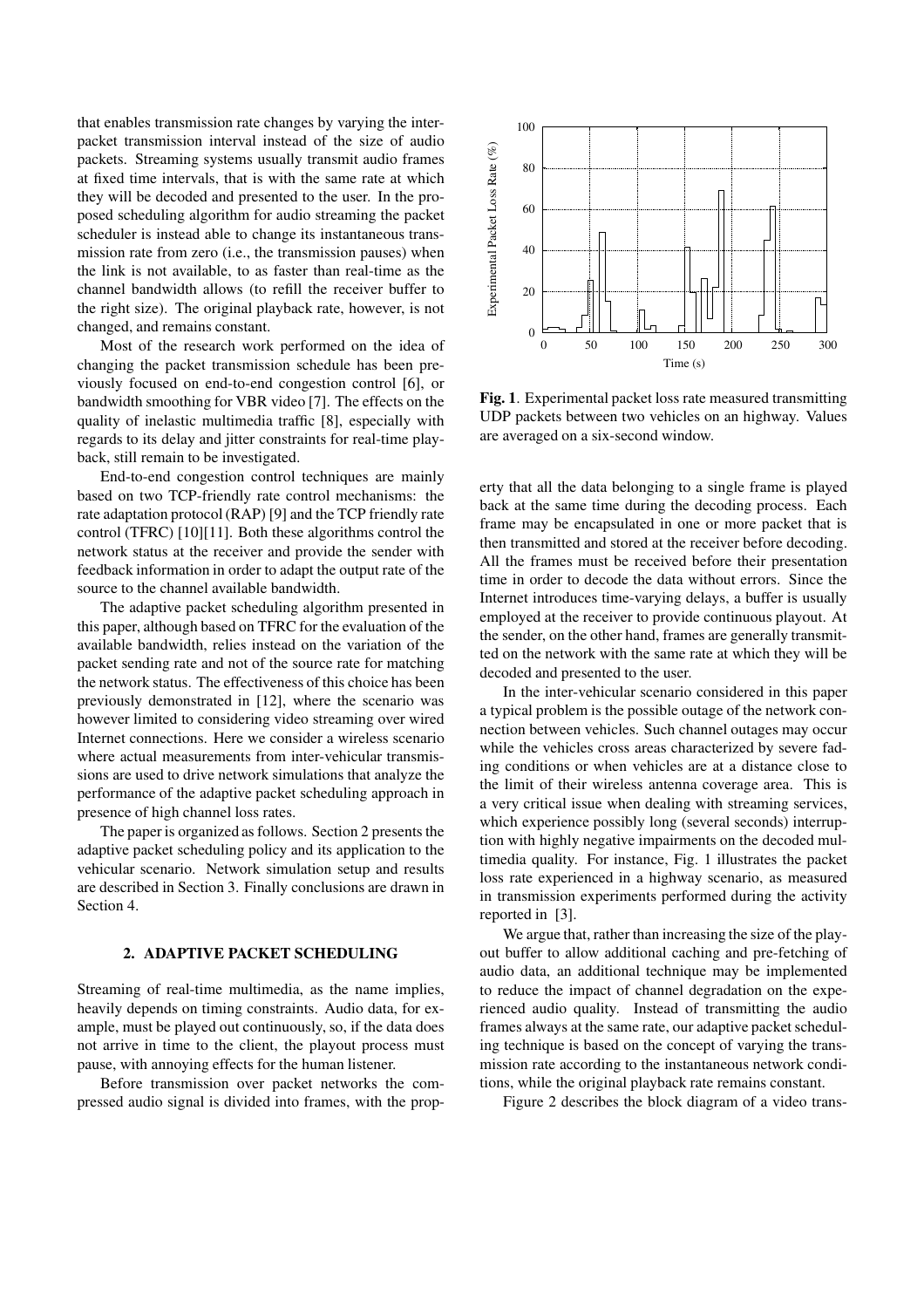

**Fig. 2**. Block diagram of the adaptive packet scheduling transmission system.

mission system using the adaptive scheduling approach. The pacing of the packets is determined by the scheduler in order to achieve the rate imposed by the time-scale selection algorithm. The channel state monitor determines the instantaneous channel state, then the status information is sent back to the time-scale selection algorithm which modifies the rate coefficient according to the estimate of the channel capacity. Additionally the buffer monitor may take into account the decoder buffer status and inform the scheduling algorithm with an estimate of the buffering delay experienced by the data before playout.

Because of the feedback loop between the source and the receiver the presented technique offers two advantages with respect to fixed scheduling transmission of audio frames. First, when a link outage occurs or when the channel is extremely bad, the number of dropped packets is considerably lower. In fact, the receiver feedback, that informs the source of the current channel loss rate, enables the sender to reduce the sending rate and so the number of packet transmitted during high error rate periods (if feedback reports are lost, the sender automatically cuts the rate in half after a given timeout expires). Second, the transmitting station may use the same feedback indication to increase the sending rate to match the available network bandwidth when the loss rate is low, thus enabling fast refill of the playout buffer. Both rate variations are obtained by varying the inter-packet gap,  $IPG_n$ , which is linked to the transmission rate,  $R_n$ , and to the packet size, s, as follows:

$$
IPG_n = \frac{s}{R_n}.\tag{1}
$$

TFRC is used to control the maximum bitrate which can be used by the source to achieve TCP friendly behavior, this mode is based on the following equation

$$
R = \frac{s}{RTT\sqrt{\frac{2p}{3}} + t_{RTO}(3\sqrt{\frac{3p}{8}})p(1+32p^2)},
$$
 (2)

which provides the output rate, as a function of the roundtrip time,  $RTT$ , the loss rate,  $p$ , the packet size,  $s$ , and the timeout interval used to reveal losses,  $t_{RTO}$ .

In addition, monitoring the instantaneous conditions of the receiver-side playout buffer, the sender can realize when the bandwidth is not sufficient for the actual audio stream, i.e., a buffer underrun is likely to occur, so it can reduce the coding rate for the amount of time necessary to overcome the temporary channel degradation. This mechanism allow to combine the adaptive scheduling mechanism with the well known rate-adaptive approach.

## **3. NETWORK SIMULATIONS**

The inter-vehicular scenario has been studied by means of simulations performed with the NS-2 network simulator (version 2.27) [13] for an 802.11b wireless LAN at 11 Mbps. Simulations aim at evaluating the adaptive packet scheduling algorithm in a context with mild concurrent traffic but with long periods of unstable connection as measured during actual experiments driving on a highway [3]. As regards the audio encoding technique, we used a stereo MPEG-1 Layer III CBR stream at 96 kb/s per channel that achieves CD quality playback in an error free scenario.

Results reported here summarize the observations made with various testing scenarios. All experiments have been carried out using a simple topology which consist of a single receiver node and a set of senders. Two nodes where instructed to send the same audio stream but with two different policies: the fixed packet scheduling (FPS) approach, where packets are regularly spaced in time, and the adaptive packet scheduling (APS) approach where packets are more apart from each other when the channel is bad and more closely set in time when the channel is good. The APS implementation is based on TFRC. TFRC, in fact, can vary its sending rate in response to network congestion and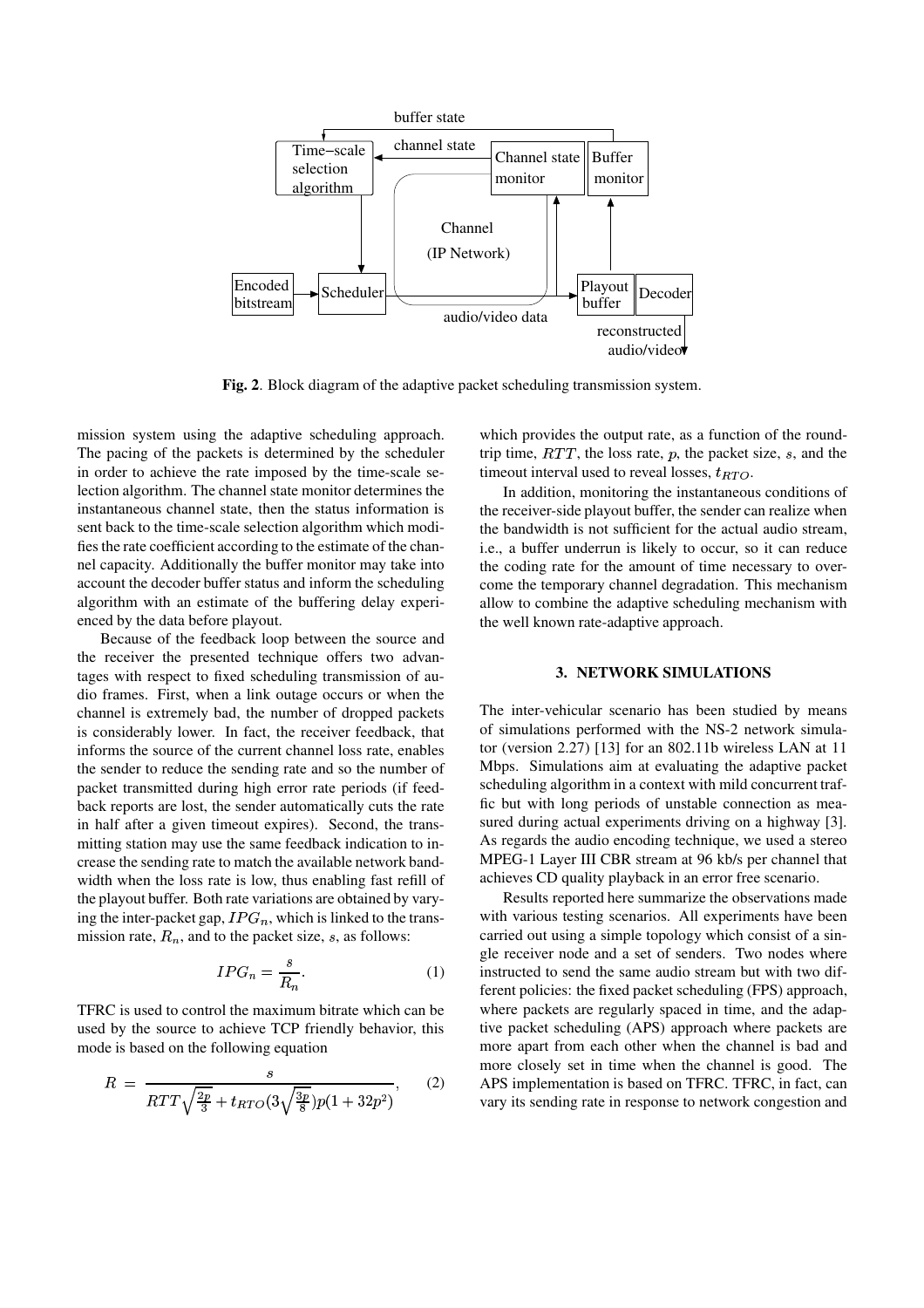

**Fig. 3**. Throughput measured at the sender and at the receiver for the fixed scheduling (top) and the adaptive scheduling (bottom) algorithms.

its sending data rate is calculated using the TCP throughput equation. Additional interfering traffic is modeled by four nodes sending constant bit rate UDP traffic at 2.3 Mb/s in packets of 1500 bytes.

The channel behavior experienced during the actual vehicular measurements has been reproduced by means of a uniform packet error model with time varying error rate corresponding to the values shown in Figure 1. A number of time periods with heavy loss rate lasting several seconds are present in the experimental trace. The loss trace frequently exceeds 50% of lost packets when the link availability between the transmitting and receiving vehicles is extremely bad. Important concerns in the evaluation of the adaptive policy are both its responsiveness to changes in network conditions and its ability to drop the packet sending rate in periods of deep errors to reduce the number of discarded packets. In particular, in the case of inelastic audio streaming, also the effects of delaying the transmission of timesensitive data must be assessed because that practice can easily cause buffer underflows at the receiver. In the follow-



**Fig. 4**. Cumulative sum of missing audio seconds during the playout caused by packet losses.

ing we will present simulation results on the throughput, packet loss rate, and playout buffer fullness to validate the proposed scheduling policy with respect to the aforementioned constraints.

In Fig. 3 we plot the throughput of the audio transmission as measured at both the source and the sink node. The key insight here is that in the APS case the number of packets sent through the network is clearly influenced by the various network conditions, i.e., the channel loss rate. The APS algorithm reduces the transmission rate by varying the inter-packet gap (IPG) around the 60th, 180th, and 230th second thus reducing the number of packet sent when they have a very high probability to be corrupted. On the other hand we can clearly note that the throughput increases well above the average bitrate of 192 kb/s just after those time periods when the sender takes advantage of the error-free connection to refill the receiver playout buffer. In the fixed scheduling case, instead, the sending rate is constant and always equal to 192 kb/s. We appreciate only sporadic spikes in the rate of the received data because of the varying percentage of dropped packets and of the flushing of networks buffers when the channel moves from a bad state to a good state.

More importantly, with the proposed algorithm the packet loss rate (PLR) drops significantly from 3.54% to 0.5%, a reduction by a factor of seven. This means that over the 300 second trace used for the simulations, the two techniques lost respectively 10.5 and 1.48 seconds of audio. Figure 4 shows the cumulative sum of the audio samples lost throughout the simulation. We observe that especially during very noisy channel conditions (i.e., when the wireless connection is not reliable), the fixed scheduling loses far more packets than the adaptive algorithm. This can be explained by the sensitivity of the proposed transmission protocol that reacts to changes in network conditions and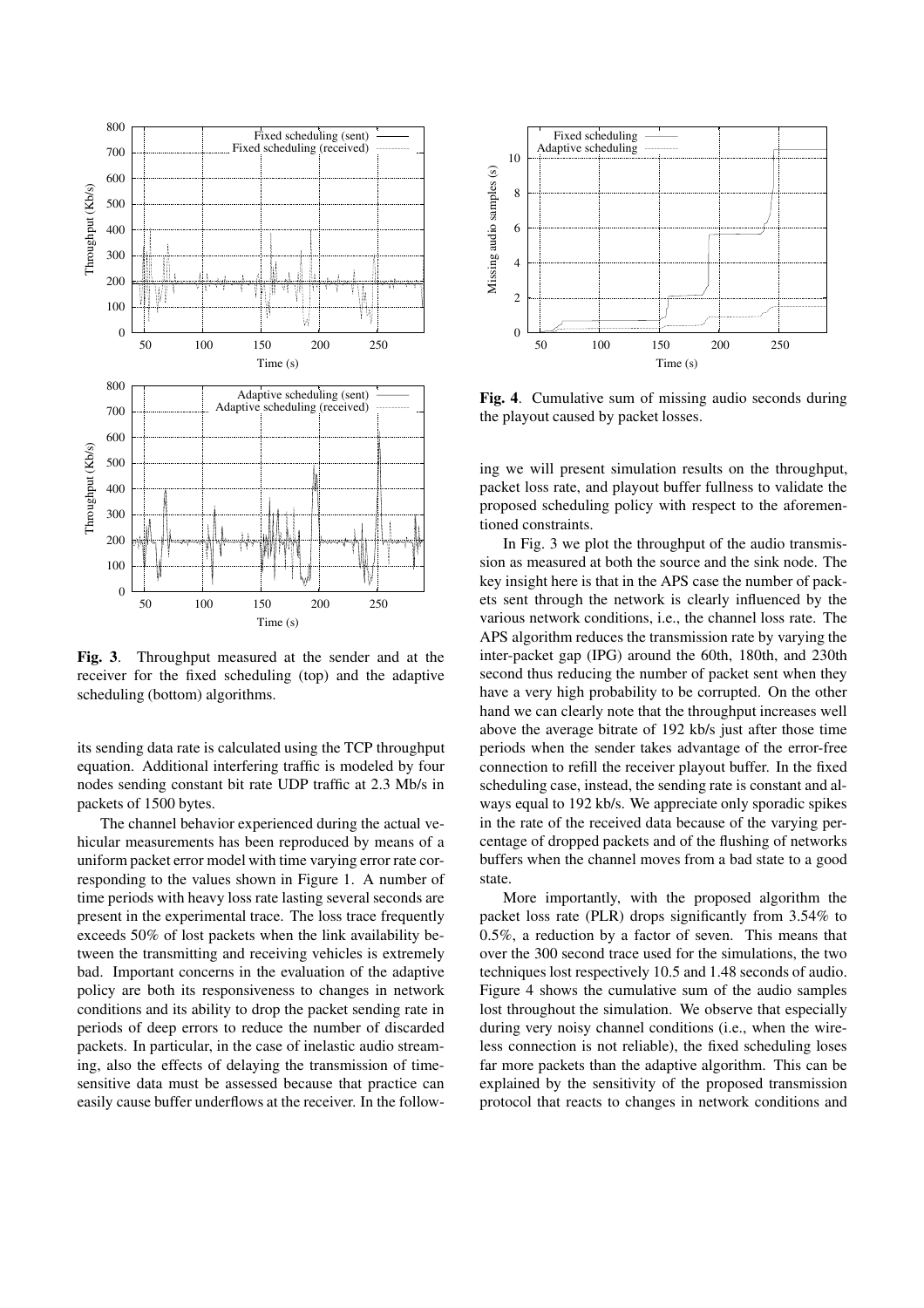

**Fig. 5**. Playout buffer size of the two transmission scheduling techniques as a function of time.

almost stops delivering packets when the feedback from the client warns of the bad channel behavior. In this cases the rate adaptation algorithm is not reacting to a congestion event but to a link failure, so it would be worthless to instruct the sender to change the source rate, instead the benefit comes from reducing the sending rate in terms of packets transmitted per second.

The playout buffer at the client allows the sender to vary the actual rate of the transmitted data. However, the buffer can accommodate only a certain amount of delay variation depending on its dimension and on the initial pre-buffering period. If this value is overrun, it cannot be guaranteed that the streaming can be continued without interruptions. So, it is important checking that the APS algorithm does not have a detrimental effect on the playout buffer. The buffer occupation in the client is shown in Fig. 5. In this case an initial pre-buffering period of ten seconds is chosen. The buffer fullness depends on the channel error rate and on the packet delay, so both the transmission scheduling algorithms are affected by the problem of buffer depletion. But, while the fixed scheduling algorithms mainly suffers from the number of lost packets (because its transmission rate is constant), the APS algorithm experiences also a reduction of the buffer size because it delays the transmission of audio packets when the channel is bad. The two algorithms, however, present almost the same behavior proving that, if the APS algorithm is able to appropriately adapt the IPG to the channel conditions, not only the PLR is reduced, but also the playout continuity is not damaged by the effect of postponing the transmission of the audio packets with respect to the fixed transmission policy.

#### **4. CONCLUSIONS**

We investigated the performance of an adaptive packet scheduling algorithm for audio streaming in an intervehicular network consisting of 802.11b wireless devices. The proposed technique can adapt the streaming rate by varying the inter-packet transmission interval as a function of the estimated link availability and bandwidth. Network simulation results, based on the network traces collected in our experiments, show that this mechanism is particularly good at reducing the packet loss rate and at providing continuous streaming to an inter-vehicular user with only a limited increase in the packet delay and jitter compared to widely deployed fixed transmission policies.

#### **5. ACKNOWLEDGMENTS**

The authors would like to thank Paolo Bucciol for providing the inter-vehicular traces that were used in this study. We also wish to thank Enrico Masala and Davide Quaglia for many useful discussions and contributions.

### **6. REFERENCES**

- [1] J.P. Singh, N. Bambos, B. Srinivasan, and D. Clawin, "Wireless LAN performance under varied stress conditions in vehicular traffic scenarios," in *Proceedings of IEEE Vehicular Technology Conference (VTC)*, Vancouver, Canada, September 2002, vol. 2, pp. 743– 747.
- [2] J. Ott and D. Kutscher, "Drive-thru Internet: IEEE 802.11b for automobile users," in *Proceedings of IEEE INFOCOM*, Honk Kong, March 2004.
- [3] P. Bucciol, E. Masala, N. Kawaguchi, K. Takeda, and J.C. De Martin, "Performance evaluation of H.264 video streaming over inter-vehicular 802.11 ad-hoc networks," in *Proceedings of 16th Annual IEEE International Symposium on Personal Indoor and Mobile Radio Communications*, Berlin, Germany, September 2005.
- [4] D. Wu, Y.T. Hou, W. Zhu, Y-Q. Zhang, and J.M. Peha, "Streaming video over the Internet: Approaches and directions," *IEEE Transactions on Circuits and Systems for Video Technology*, vol. 11, no. 3, March 2001.
- [5] L.-C. Tseng, H.-C. Chuang, C.Y. Huang, and T. Chiang, "A buffer-feedback rate control method for video streaming over mobile communication systems," in *Proc. IEEE Intl. Conf. on Wireless Networks Communications and Mobile Computing*, Maui, Hawaii, USA, June 2005.